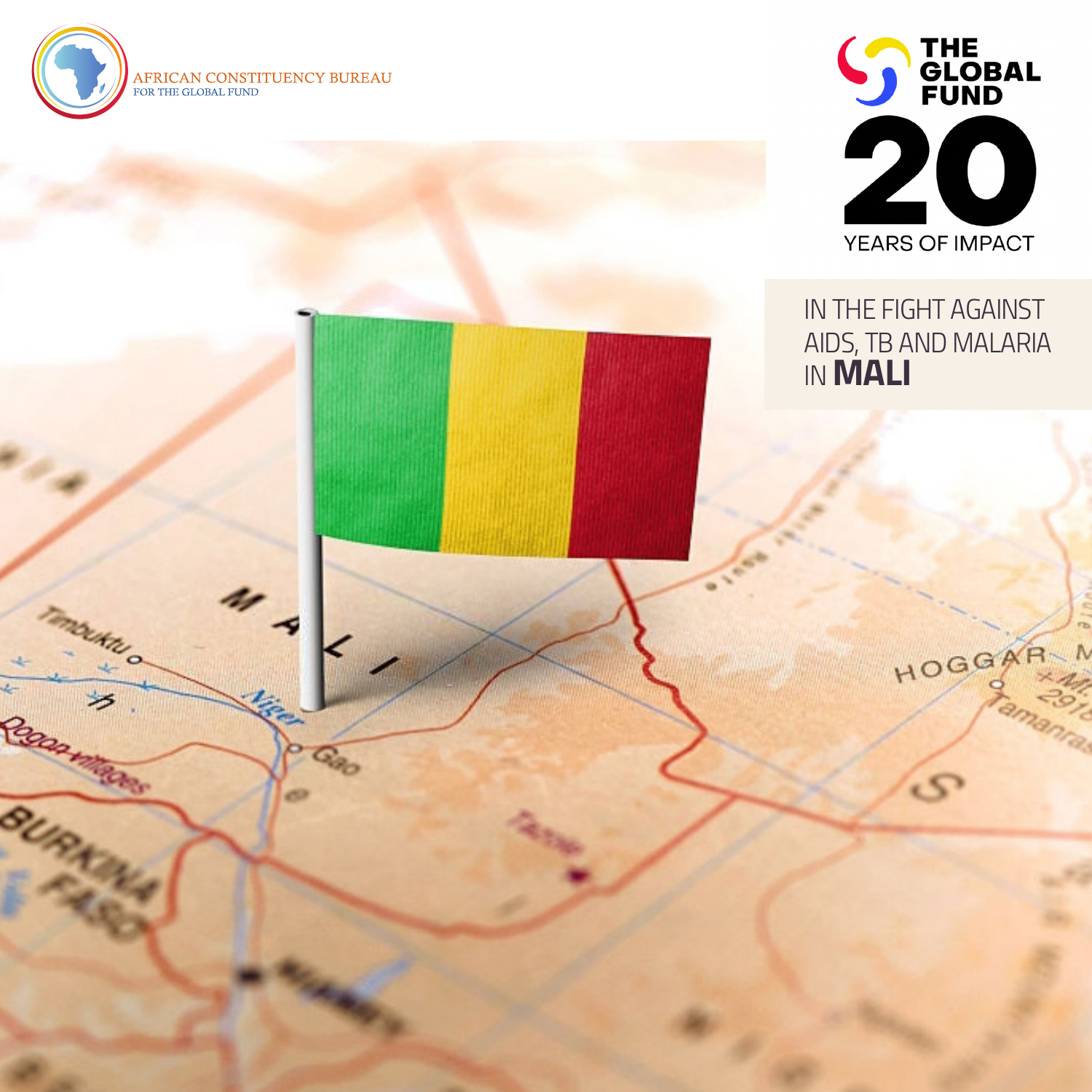## **IMPLEMENTATION OF GLOBAL FUND GRANTS IN A CHALLENGING**  OPERATING ENVIRONMENT (COE) AND COORDINATION OF PARTNERS FOR TECHNICAL ASSISTANCE

**Under the implementation of the GF programme in a challenging operating environment, good practices include:**

- *Involving community leaders in the implementation of activities in the community;*
- *Collaboration with local authorities to better involve them in implementation;*
- *Involving local organisations in hard-to-reach areas;*
- *Use of mobile payments for all activities;*
- *Partnership with humanitarian organisations to better monitor implementation in hard-to-reach areas;*
- *Mali has aligned the seasonal malaria chemoprevention (CPS) implementation period with campaigns carried out in neighbouring countries (Burkina Faso, Guinea, Senegal)*
- *The distribution of second generation mosquito nets took into account the realities of geographical resistance, particularly in the border regions of Burkina Faso.*

**Mali's experience in terms of technical assistance for Global Fund grants which is generally funded by the RBM Partnership to End Malaria, Expertise France/ Initiative, WHO can be summarised as follows:**

- *Technical support in the development of concept notes (budget, performance framework, narrative)*
- *Support for the implementation of specific activities*

## **RECOMMENDATIONS ON THE WAY FORWARD:**

- *Planning should take regional experiences into account;*
- *Technical assistance provided by partners should be under the coordination of the national programme and respond to the actual needs of the country in relation to the disease;*
- *Partners should exchange with all active and local partners in the field to better understand the context*
- **Integrate aspects of good governance in all health system** *financing.*